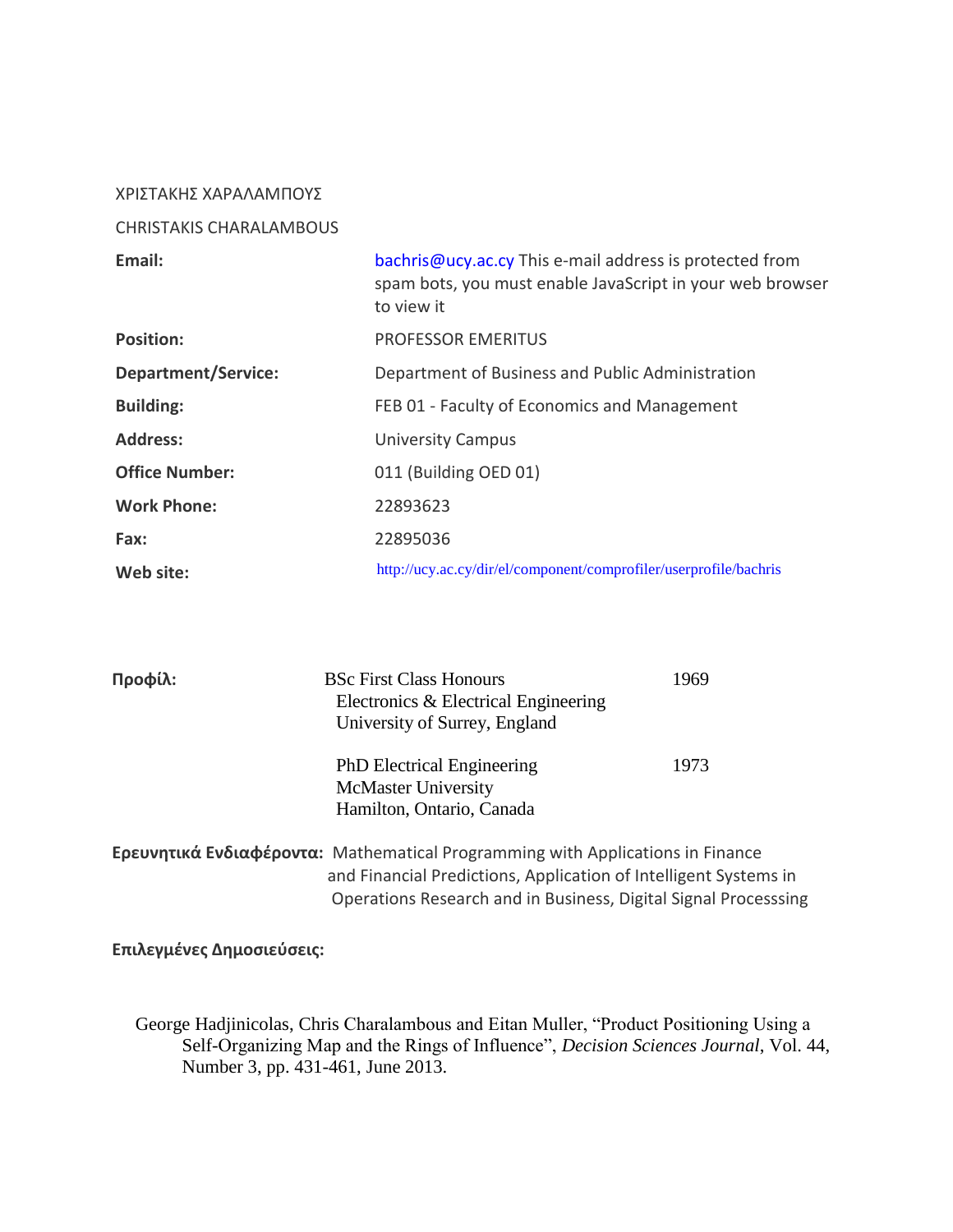- Panayiotis Andreou, Chris Charalambous and Spiros Martzoukos, " Generalized Parameter Functions for Option Pricing", *Journal of Banking and Finance,* Vol. 34, pp.633-646, 2010.
- E. Stavrou, S. Spiliotis and C. Charalambous, "Flexible Working Arrangements in Context: An Empirical Investigation through Self-Organizing Maps", *European Journal o f Operations Research,* Vol. 21, pp. 893-902, 2010.

P. Andreou, C. Charalambous and S. Martzoukos, "Option Pricing with Artificial Neural Networks and Implied Parameters", European Journal of Operational Research, 185, pp. 1415- 1433, 2008.

- C. Charalambous, N. Christofides, E.D. Constantinides and S. Martzoukos. "Implied Non-Recombining Trees and Calibration for the Volatility Smile", Quantitative Finance 7, pp. 459-472, 2007. It is also reprinted in "Quantitative Fund Management", Editors Demster, Pflug and Mitra, Chapman & Hall, Financial Mathematics Series, Ch. 20, pp. 425-450, 2008.
- E. Stavrou, C. Charalambous and S. Spiliotis, "Human Resource Management and Performance: A Neural Network Analysis", European Journal of Operations Research, 181, pp. 453-467, 2007.
- C. Charalambous and S. Martzoukos, "Hybrid Artificial Neural Networks for Efficient Valuation of Real Options and Financial Derivatives", Computational Management Science 2, p. 155-161, 2005
- Charalambous, A. Charitou and F. Kaourou, "Comparative analysis of neural network models: Application in bankruptcy prediction", Annals of Operations Research, 2001, pp. 403- 425.
- C. Charalambous, "A conjugate gradient algorithm for the efficient training of artificial neural networks", IEE Proc. Part G, Vol. 139, 1992, pp. 301-310.
- C. Charalambous, "A New Approach to Multicriterion Optimization Problem and Its Application to the Design of 1-D Digital Filters" IEEE Transactions on Circuits and Systems, Vol. 36, No. 6, pp. 773-784, 1989.
- C. Charalambous, "A Method to Overcome the ill-Conditioning Problem of Differentiable Penalty Functions", Operations Research, Vol 28, No. 3, Part II, pp. 650-667, 1980.